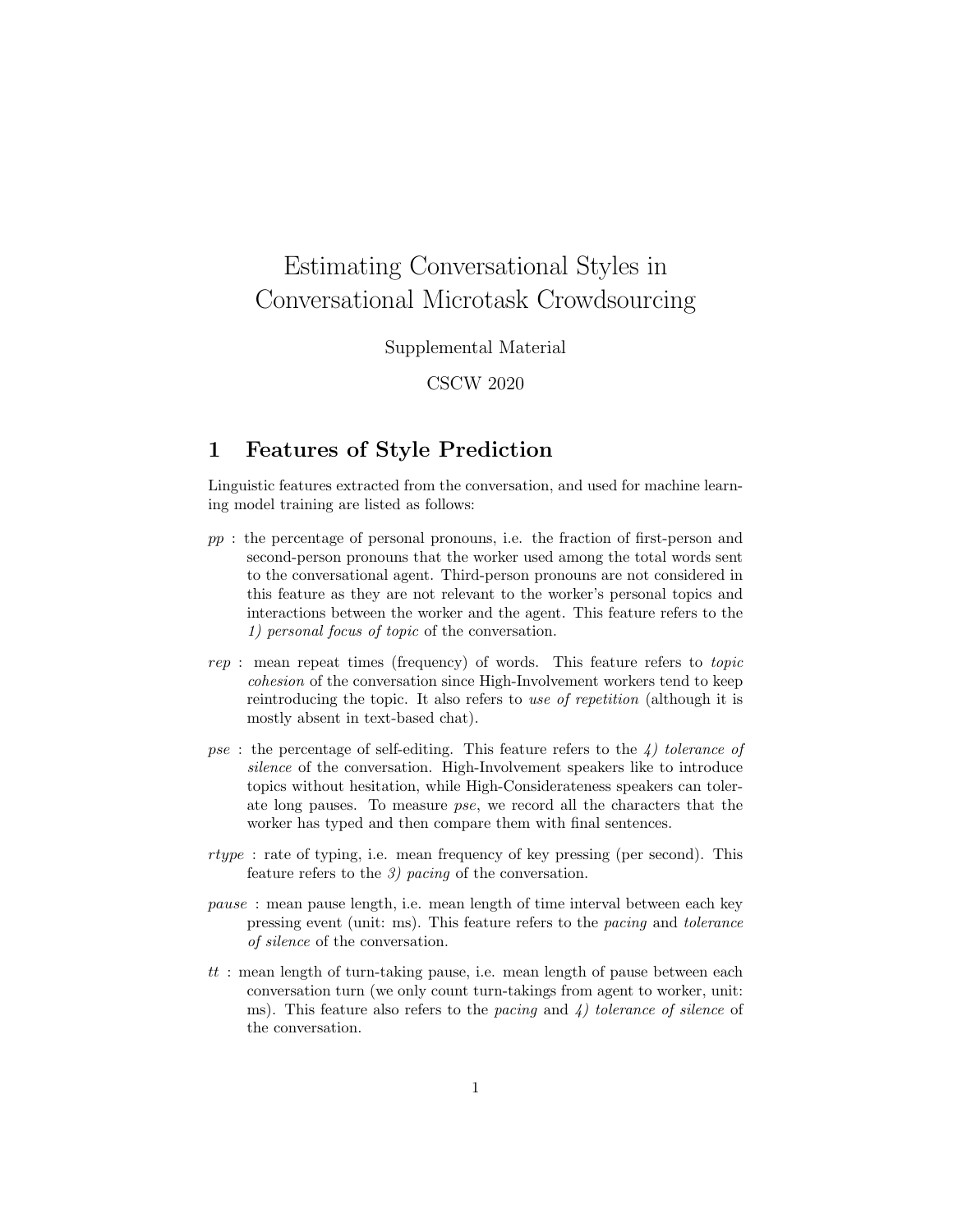- wpu: mean number of words per utterance. An utterance is the text shown in a "dialogue bubble" that worker sends to the conversational agent after the worker presses Enter/Return key or clicks SEND button. This feature refers to the enthusiasm of the conversation.
- wps : mean number of words per sentence. A sentence is a sequence of words ending with a full stop  $(\cdot, \cdot)$ , a question mark  $(\cdot, \cdot)$ , an exclamation mark  $($ "!"), or the end of an utterance (pressing  $Enter/Return$  key or clicking SEND button). This feature is also about the 2) enthusiasm of the conversation.
- nint : number of interruptions. An interruption is counted if the worker starts typing before the conversational agent send the message. This feature is included because Tannen's research shows that speakers of High-Involvement style like to interrupt the conversation. It also refers to 3) pacing of the conversation.
- nque : number of question marks used by the worker. According to Tannen's conclusion of conversational styles, the linguistic device called machinegun question is often used by High-Involvement speakers, meaning those speakers somewhat enjoy debating and usually immediately ask questions when they are in doubt. This feature is about  $5$ ) use of questions.
- nexcl : number of exclamation marks used by the worker. Speakers of High-Involvement style usually show enthusiasm during the conversation, therefore we count the number of exclamation marks as a sign of 3) enthusiasm.
- heu : the total score derived from heuristic assessment. It is calculated by  $heu = h1 + h2 + h3$ , representing the superimposition of answers from the first, second and third interactions respectively  $(h_i, 1 \leq i \leq 3)$ , is assigned to 1 if the Involvement answer is selected by the worker, otherwise it is assigned to -1).
- $sa_h$ : the value of feature *humor* derived from self-assessment.
- $sa_p$ : the value of feature pace derived from self-assessment.
- $sa_n$ : the value of feature *narrative* derived from self-assessment.

## 2 Binary Classifiers

Following machine learning models (binary classifiers) are used for evaluation:

- Logistic Regression : Logistic regression is widely used in various fields for addressing binary classification problems.
- Naive Bayes : Naive Bayes classifier is a probabilistic classifier based on Bayes' theorem. In our experiments we use a Gaussian naive Bayes classifier.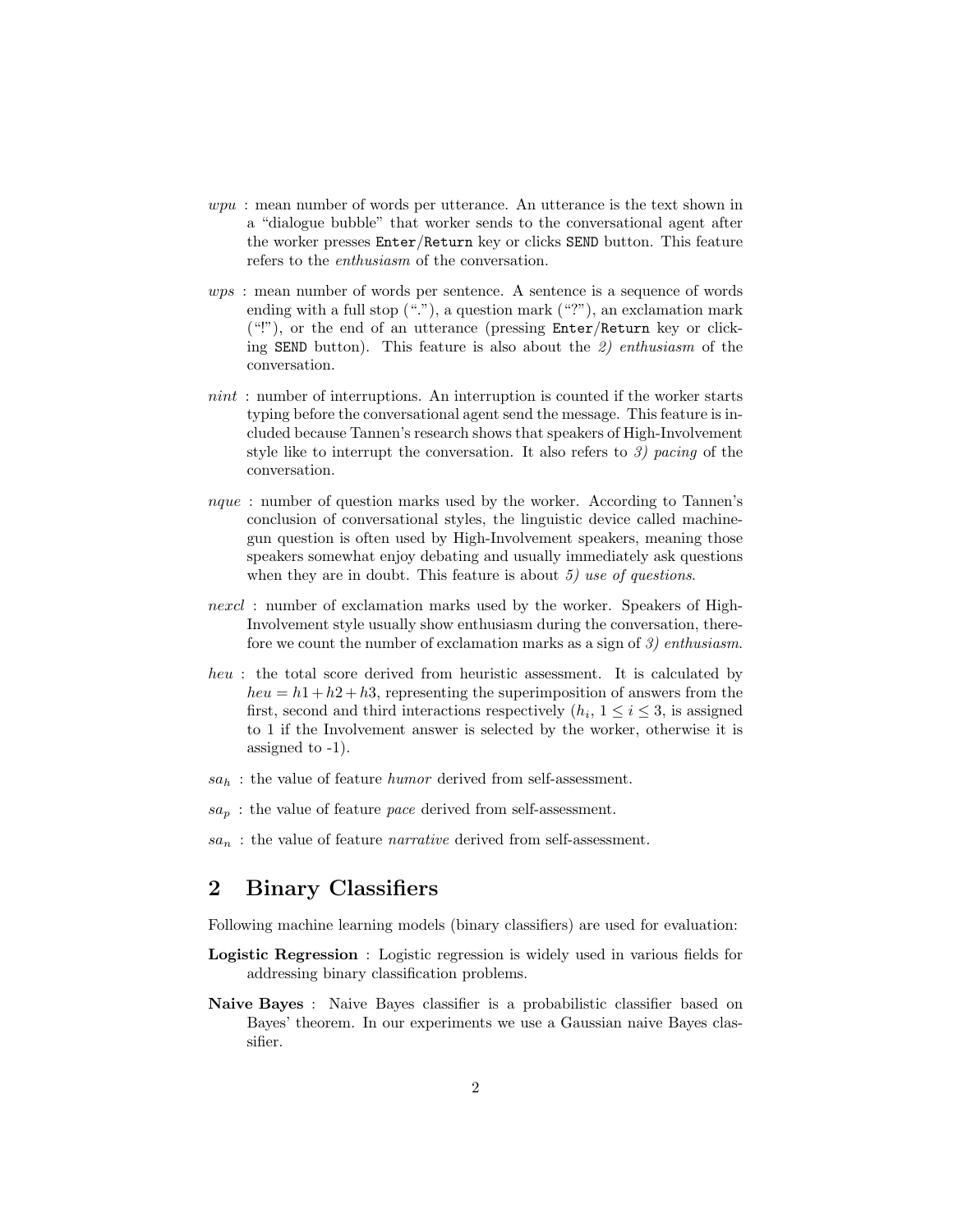- k-Nearest Neighbors : k-Nearest Neighbors (k-NN) is a simple classification algorithm. In our experiments,  $k$  value (number of neighbors) was set to 5, and all points are weighted equally.
- Decision Tree: As one of the most common classifier, the decision (classification) tree is also applied in our experiments with Gini impurity as the criteria to measure the how "good" the set is split.
- Gradient Boosting : Boosting algorithms are extensively used in the machine learning field. We choose Gradient Boosting as the representative of boosting algorithm family. The base estimator used in Gradient Boosting is decision tree, and the number of which is 100. The learning rate of the gradient algorithm is 1.0.

## 3 Evaluation Metrics

Performance of conversational style prediction is measured by comparing prediction results of classifiers with the labeled ground truth. We first categorize all the workers into four classes, as shown in Table 1, where  $TI$  ("True Involvement") and  $TC$  ("True Considerateness") represent correctly predicted workers whose predicted (also actual) styles are Involvement and Considerateness respectively, while  $FI$  ("False Involvement") and  $FC$  ("False Considerateness") mean incorrectly predicted workers whose predicted styles are Involvement and Considerateness respectively.

|           |                 | Actual style |                             |  |
|-----------|-----------------|--------------|-----------------------------|--|
|           |                 |              | Involvement Considerateness |  |
| Predicted | Involvement     | 77           | H'I                         |  |
| style     | Considerateness | FC           | TC                          |  |

Table 1: Classes of workers

To this end, measurements we used for evaluating prediction performance are listed as follows.

**Overall Accuracy:** the overall accuracy, noted as *accuracy*, is the fraction of correctly predicted workers among all the workers, which is calculated by:

$$
accuracy = \frac{TI + TC}{TI + FI + TC + FC}.
$$
\n(1)

Precision of a conversational style is the fraction of correctly predicted workers among all the workers predicted as this style. The precision of Involvement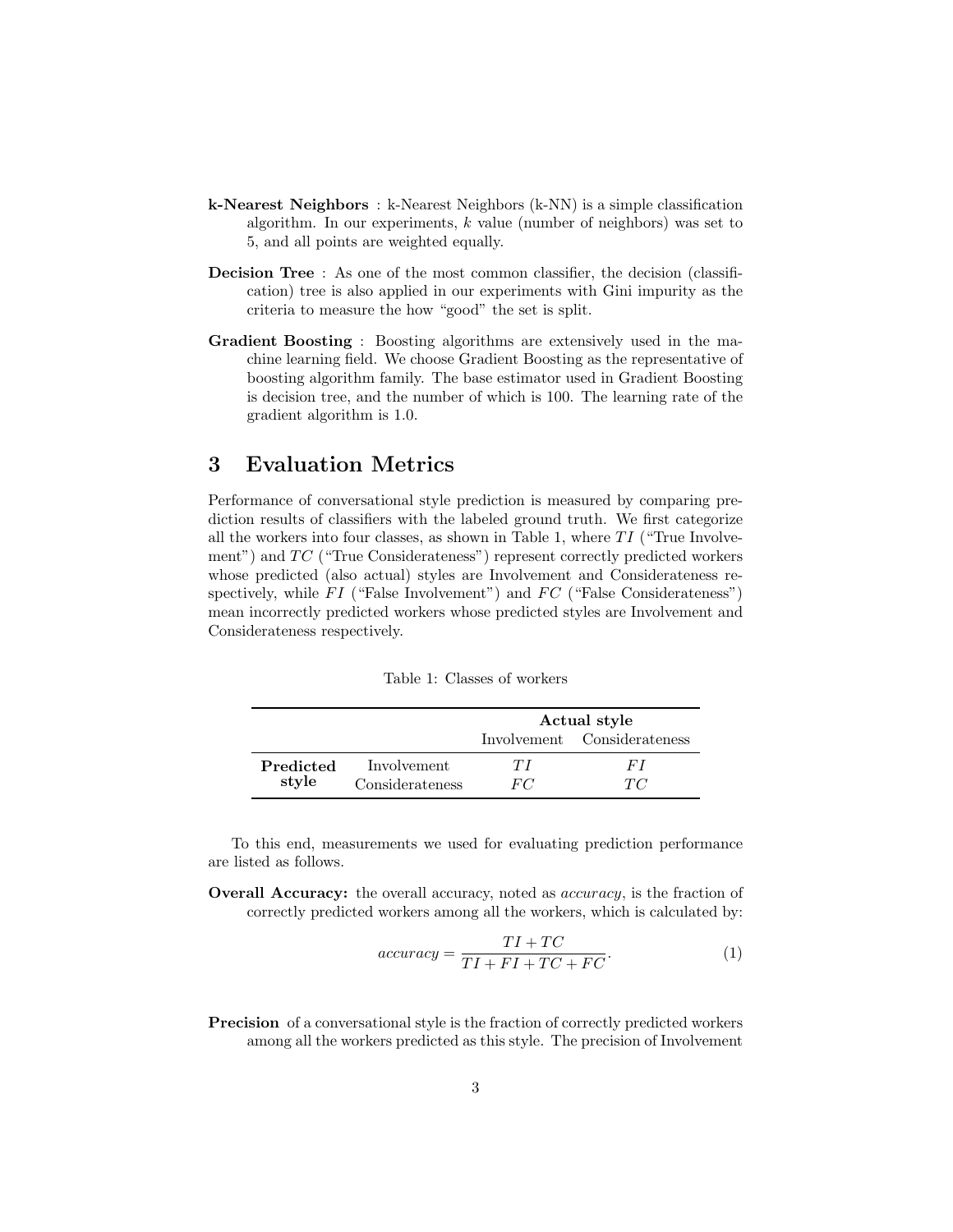style ( $precision_i$ ) and Considerateness style ( $precision_c$ ) can be calculated by:

$$
precision_i = \frac{TI}{TI + FI},\tag{2}
$$

$$
precision_c = \frac{TC}{TC + FC}.\tag{3}
$$

Recall of a conversational style is the fraction of correctly predicted workers among all the workers actually of this style. Therefore, equations for calculating the recalls of Involvement style  $(recall<sub>i</sub>)$  and Considerateness style  $(recall<sub>c</sub>)$  are listed as follows:

$$
recall_i = \frac{TI}{TI + FC},\tag{4}
$$

$$
recall_c = \frac{TC}{TC + FI}.
$$
\n(5)

F1 score is the harmonic mean of the precision and recall, which is a measure of performance considering both precision and recall. The F1 scores of Involvement style  $(F1_i)$  and Considerateness style  $(F1_c)$  can be calculated by:

$$
F1_i = 2 \cdot \frac{precision_i \cdot recall_i}{precision_i + recall_i},\tag{6}
$$

$$
F1_c = 2 \cdot \frac{precision_c \cdot recall_c}{precision_c + recall_c}.\tag{7}
$$

We can evaluate the performance of a classifier according to its F1 scores on both Involvement style and Considerateness style. A classifier is "good" only if it obtains high F1 scores on both conversational styles (both  $F1_i$  and  $F1_c$ ).

#### 3.1 Results

#### 3.2 Prediction with rich data

The prediction performance is shown in Table 2. As we described before, to evaluate the overall performance of the classifier, its F1 scores on both Involvement and Considerateness styles should be high, so that we not only compare the overall accuracy, but also look at the F1 scores of both styles. Gradient Boosting can obtain the highest performance scores by using Prediction with rich data, whose overall accuracy and F1 scores on both styles are around 80%. The performance of Decision Tree is also high, whose overall accuracy and F1 scores on both styles are 77.78%. We show the graphic representation of a trained Decision Tree in Figure 1.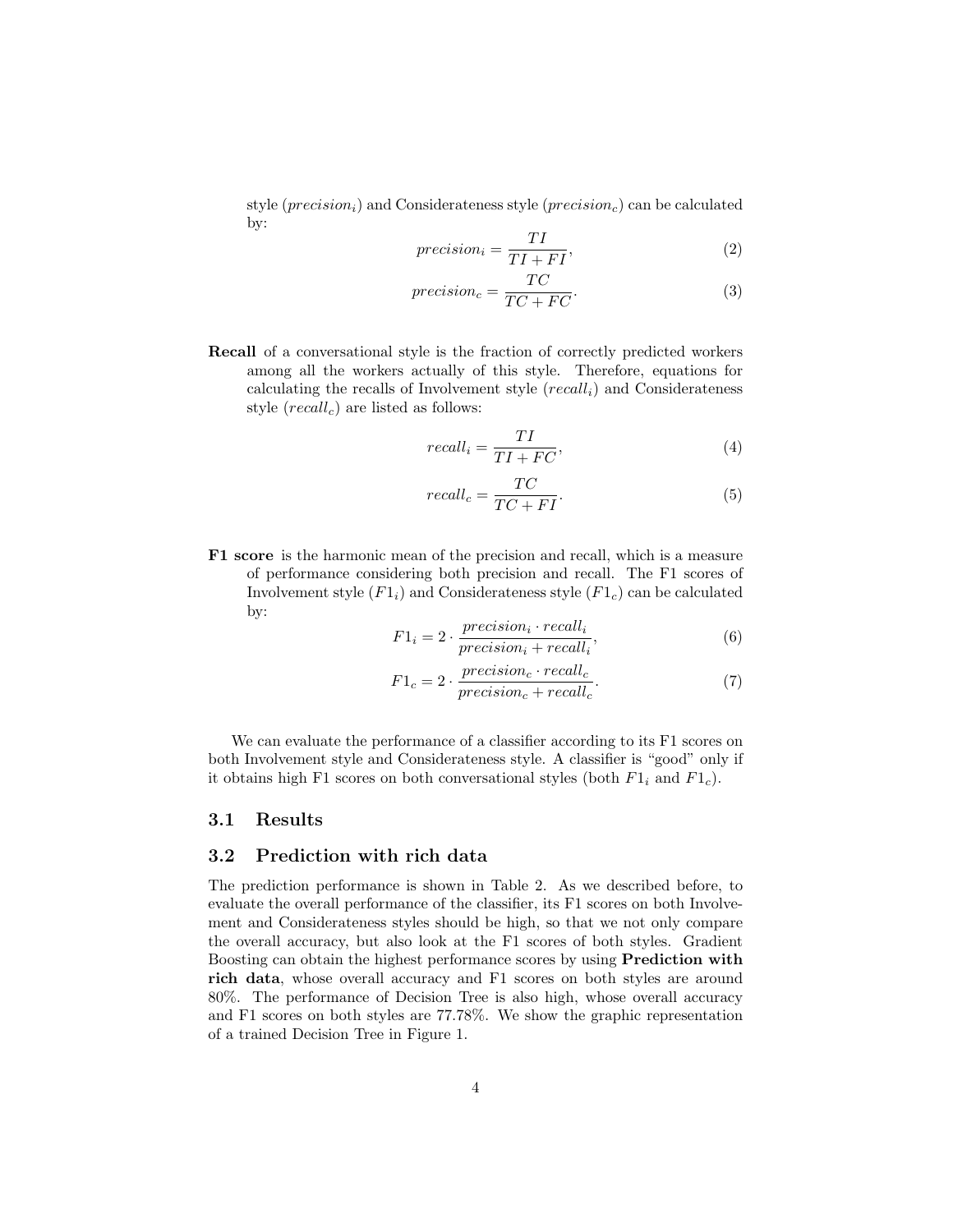Table 2: The performance (accuracy, precision, recall and F1, unit: percent %) of conversational style prediction with rich data by common classifiers, where the classifiers with the highest accuracy are highlighted.

| <i>Classifiers</i>   | accuracy | $precision_{i}$ | $recall_i$ | $F1_i$ | precision <sub>c</sub> | recall. | $F1_c$ |
|----------------------|----------|-----------------|------------|--------|------------------------|---------|--------|
| Logistic Regression  | 75.93    | 90.00           | 62.07      | 73.47  | 67.65                  | 92.00   | 77.97  |
| Naive Bayes          | 75.93    | 83.33           | 68.97      | 75.47  | 70.00                  | 84.00   | 76.36  |
| $k$ -NN              | 74.07    | 82.61           | 65.52      | 73.08  | 67.74                  | 84.00   | 75.00  |
| <i>Decision Tree</i> | 77.78    | 84.00           | 72.41      | 77.78  | 72.41                  | 84.00   | 77.78  |
| Gradient Boosting    | 79.63    | 78.12           | 86.21      | 81.97  | 81.82                  | 72.00   | 76.60  |

Figure 1: The graphic representation of Decision Tree.



#### 3.3 Prediction with limited data

The prediction performance is shown in Table 3, where the highest accuracy value is highlighted. Because more discrete (and binary) data are used in features of limited conversational data for training, we replace the Gaussian naive Bayes classifier with Bernoulli naive Bayes classifier (for binary variables). Prediction results illustrate that the performance of Prediction with limited data is generally lower than Prediction with rich data. The overall accuracy of Gradient reaches 66.67% and its F1 scores on both styles are also the highest (around  $65\%$ ) among other selected classifiers.

We believe a fine-tuned deep-learning-based model has great potential to accurately estimate the conversational style, even with limited conversational data.